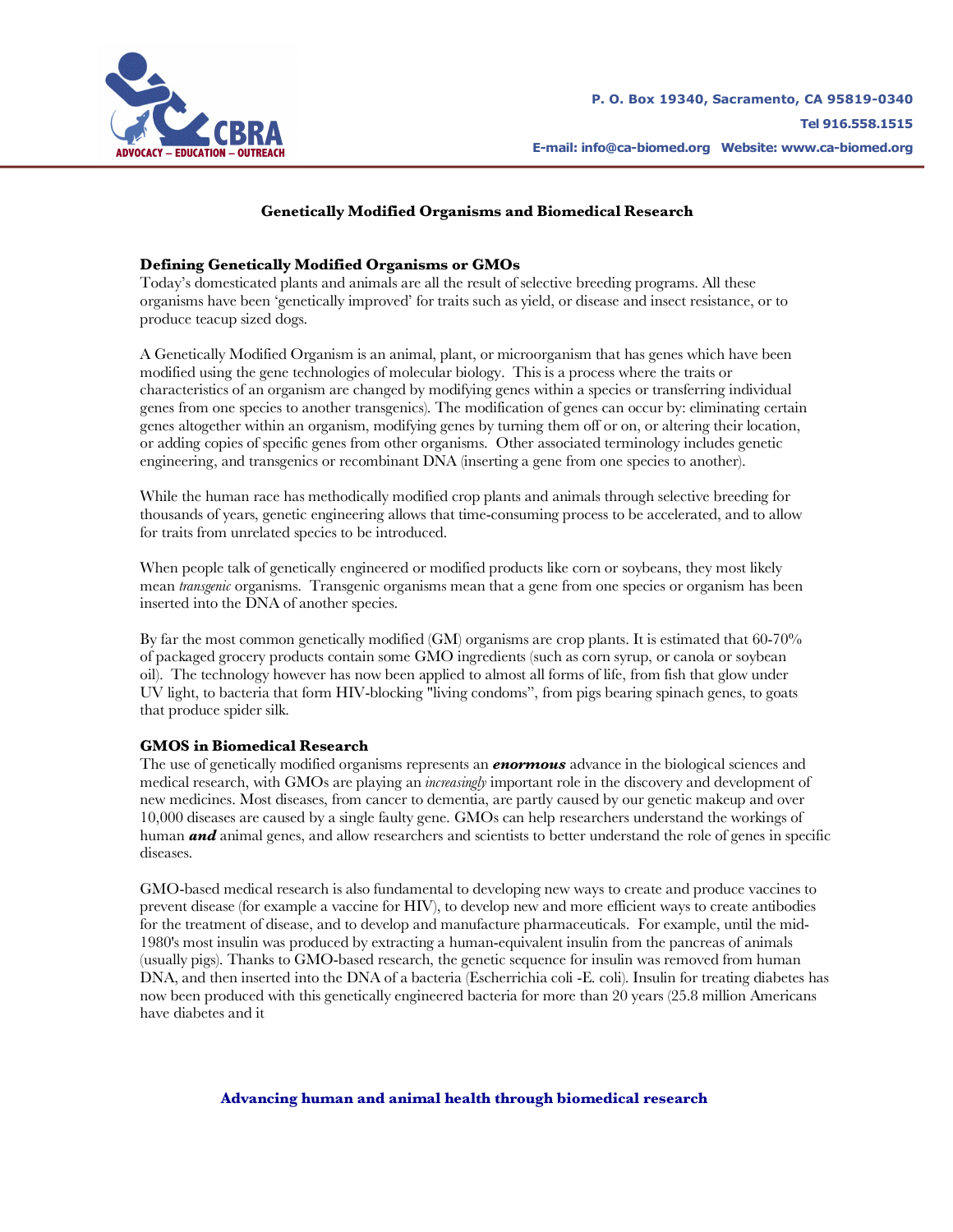is the seventh leading cause of death in the United States). Work is developing the production of insulin now in the safflower. Genetic modification in bacteria has also resulted in the production and marketing of human growth hormone inhibiting hormone, Somatostatin, and a genetically engineered version of erythropoietin, a protein that simulates the formation of red blood cells. In 2012, the U.S. Federal Drug Administration approved the first drug for humans that was produced in a genetically engineered plant cell (carrots). The drug, called Elelyso, is a treatment for a disorder known as Gaucher disease that results from the lack of a specific enzyme.

Research on antibodies and vaccines developed through recombinant DNA and genetic modification is also an important research area. For example, a new vaccine being developed is based on genetically modified peanut proteins and could potentially protect people with peanut allergies from developing a life-threatening allergic response and human trials have begun on an antiviral drug synthesized by genetically modified tobacco plants to establish its safety and use to prevent HIV infection.

Because isolating antibodies in large quantities is difficult and expensive, genetic engineering offers great promise for not only developing treatments and cures, but also in making such treatments widely available and affordable by being able to lower the time and cost for vaccine production by production in GMOS plants to the high standards needed for their use in humans.

Often called "biopharming", genetic modification within a plant allows for researchers to more rapidly develop organisms that exhibit certain characteristics, produce needed biologicals, or offer genetic models necessary for medical research and the development of treatment, vaccines, or cures. In addition, the treatment for numerous human (and animal) aliments such as cancer, herpes, and infectious diseases require human and viral proteins (antibodies, enzymes, etc.) that can only be derived from living systems. Currently, the majority of these drugs are based on such material taken and cultivated from animal cell cultures. However, the production of such needed antibodies from animal cells is expensive, making the resulting drugs too expensive for most patients. Second, and more critical, there are simply not enough of these materials being produced to meet existing demand, much less projected future demands based on the number of new drugs in development. Many genetically modified plants have already proven critical information and are in use to produce such necessary antibodies, and continue to offer great promise. Pond algae, tobacco plants, and soy are only a few of the many plants that have contributed greatly to medical advancement. Exploration and continued development of GMO-based protein expression is necessary if we are to produce affordable, life-saving medicines for the future. There are no current means to express such proteins outside of living cells.

### **GMOs and Transgenic Animals**

While most often regarded as a crop or plant issue, "Genetically modified organisms" or GMOs also includes genetically modified animals that are frequently a part of biomedical research. Like other forms of genetic modification, animals can be genetically modified in several ways, for example by removing genes from its DNA structure or by adding new. Gene knockouts allow researchers to delete individual genes from animals, giving us valuable clues as to what those genes do. In others modifications, researchers introduce new genetic material into suitable hosts (typically rodents), from other species, often human. Commonly referred to as transgenic, these animals have been genetically engineered/modified to create new or isolate existing characteristics. In many cases this has no noticeable effect, while in some cases the alteration leads the animal to develop the equivalent of a human disease being studied.

These transgenic animals have proven to be an important way to not only study a disease, but also to treat or even cure a disease. As an example, to get specific human antibodies for use in drug development, mice have been developed that are capable of making fully human antibodies, in place of the normal mouse antibodies that are normally generated. Such mice can be injected with cells or material from a human tumor or an infectious agent. The mice respond with a human antibody response instead of a mouse antibody response. Researchers then immortalize the antibody-producing cells from the mice into special nutrients so they multiply, producing therapeutic quantities of monoclonal antibodies. As a result of such research, at least 33 fully human antibodies have been tested in human clinical trials to date. These antibodies are analogous to approved antibody therapeutics such as Erbitux for colorectal cancer; Remicade and Humira for rheumatoid arthritis; three drugs for preventing organ transplant rejection and Xolair for asthma. While almost all of the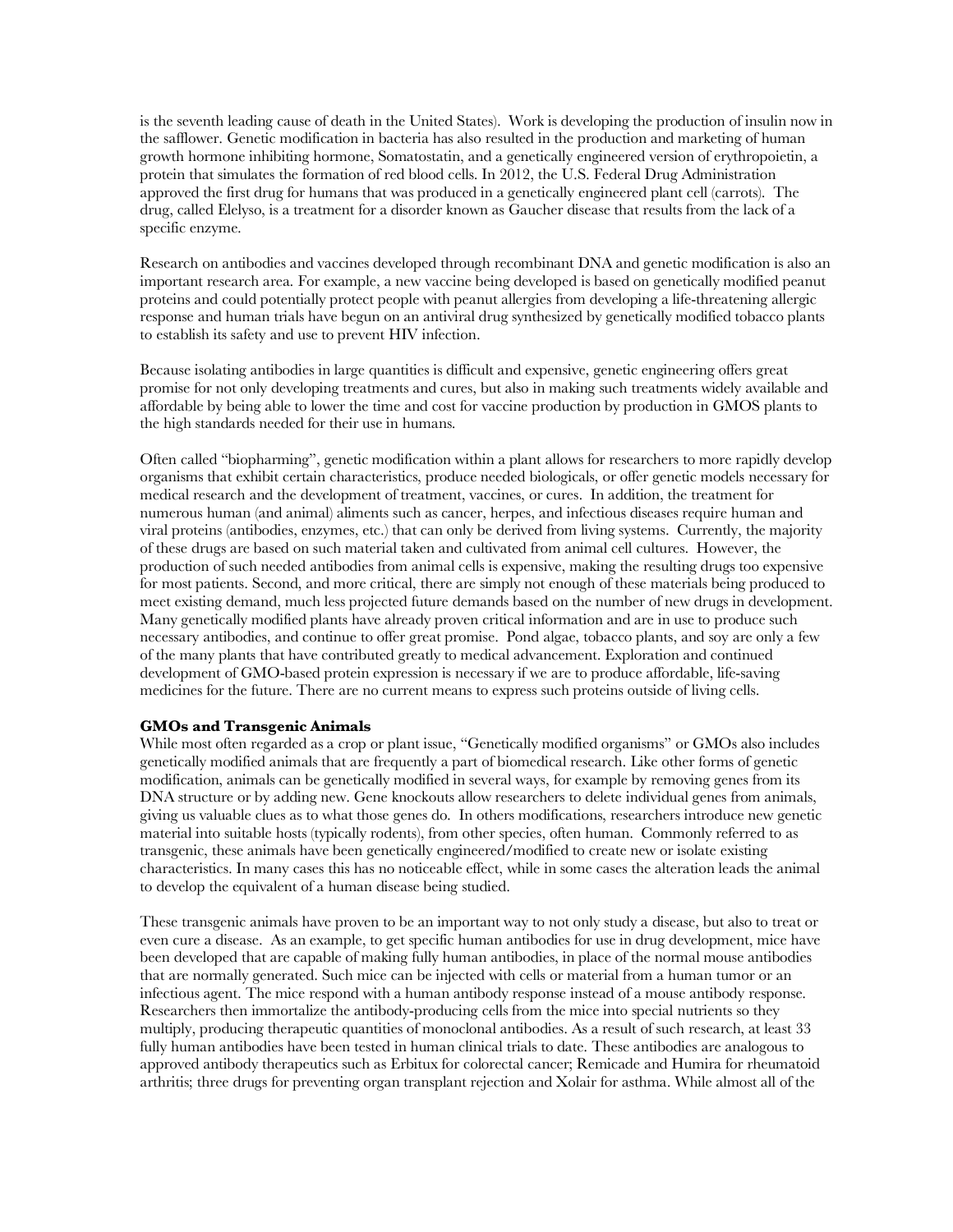aforementioned antibodies are originally mouse in origin, the transgenic mice that produce fully human antibodies are a potential advantage over these therapeutics as their antibodies are fully tolerated in humans; mouse-derived antibodies can be quickly rejected. None of these advances would have been possible without research using genetically modified organisms.

Other examples of GMOs or transgenic animals being used in medical research include transgenic goats to produce TPA or tissue plasminogen activator, and Antithrombin 3 for the treatment of blood clots; Factor 8 and factor 9 being produced in sheep for the treatment of blood clotting disorders such as hemophilia; and human protein C in pigs for use as an anticoagulant; the development of CFTR for the treatment of cystic fibrosis; and the production of MSP-1 antigen in transgenic mice. MSP-1 produces a human antibody response to malaria, and could be the basis for an eventual malaria vaccine. Researchers are developing techniques for gastrointestinal disturbances, rheumatoid arthritis, Alzheimer' s Disease, and cures and vaccines for hepatitis and herpes infections. Researchers are working with dairy cattle to produce milk with an inactive b-lactoglobulin milk protein so that people with lactose-intolerance can eat dairy products. Another role genetically modified or transgenic animals play in research is xenotransplantation – the production of tissues and organs in animals for human use. New heart valves from pigs are an important example.

Pharmaceutical products derived from genetically modified organisms are also developed for veterinary use. An example is the use of a recombinant vaccine-rabies virus for vaccinating foxes against rabies, which is more efficacious and safer than the conventional attenuated SAD B19 strain. This strain, which is still used sometimes, is pathogenic for some non-target mammals. Another is the recombinant Merial canarypox DNA vaccine (for West Nile Disease) that incorporates WNV membrane and envelope proteins into the canarypox DNA and expresses these proteins following administration. Research is also currently underway using forms of GMOs to address Bovine Spongiform Encephalopathy (BSE - mad-cow), various influenzas, feline HIV and leukemia, among many others.

## **Concerns Regarding GMOs**

One of the most common fears about GMOS in the plant world is the possibility of plant-based GMOs mixing with food supplies with resulting health issues, or the potential of transgenic animals breeding with native population. To prevent this, biomedical researchers have turned to producing the pharmaceutical products in non-food, or feed crops such as tobacco (Nicotiana tabacum), duckweed, and others to produce a wide range of human proteins to treat illness, including anticoagulants, growth hormone, Hepatitis C and B treatments, human interferon, liver cirrhosis, human serum, and cystic fibrosis. Regulation of transgenic organisms, including genetically modified or transgenic plants, is shared by three agencies: the Environmental Protection Agency, the Food and Drug Administration, and the USDA – and at the local level, the California Department of Fish and Wildlife oversees transgenic aquatic species. Research facilities are secure, research animals carefully housed and cared for, and no transgenic animal is allowed to breed with wild populations.

In addition, the United Nations, World Health Organization, American Medical Association, the FDA, and the National Academy of Sciences have examined the health and safety issues of GMOs. The UN reported that genetically modified crops "pose no more risk than conventionally grown crops" and "there have been no verifiable reports of their causing any significant health or environmental harm."

There are also concerns about the use of transgenic animals in research. In particular, that these animals suffer more abnormalities, are more likely to be destroyed and that they could have a negative impact on wild populations if they are accidentally released. All animal-based research is subject to rigorous government regulation and inspection.

In addition to profoundly advancing biomedical research and by association offering dramatic developments in medical treatment and improvements in human and animal health, using genetically modified animals can be good for animal welfare because: Fewer animals can be used for each experiment because researchers get more accurate results; the use of transgenic mice is helping to reduce the number of other animals needed for medical research. For example, one pharmaceutical company has helped develop a new safety test for the polio vaccine that uses transgenic mice, rather than monkeys; researchers can use simpler animals like fruit flies and earthworms, or rats and mice instead of using complex animals like primates; and in many cases,